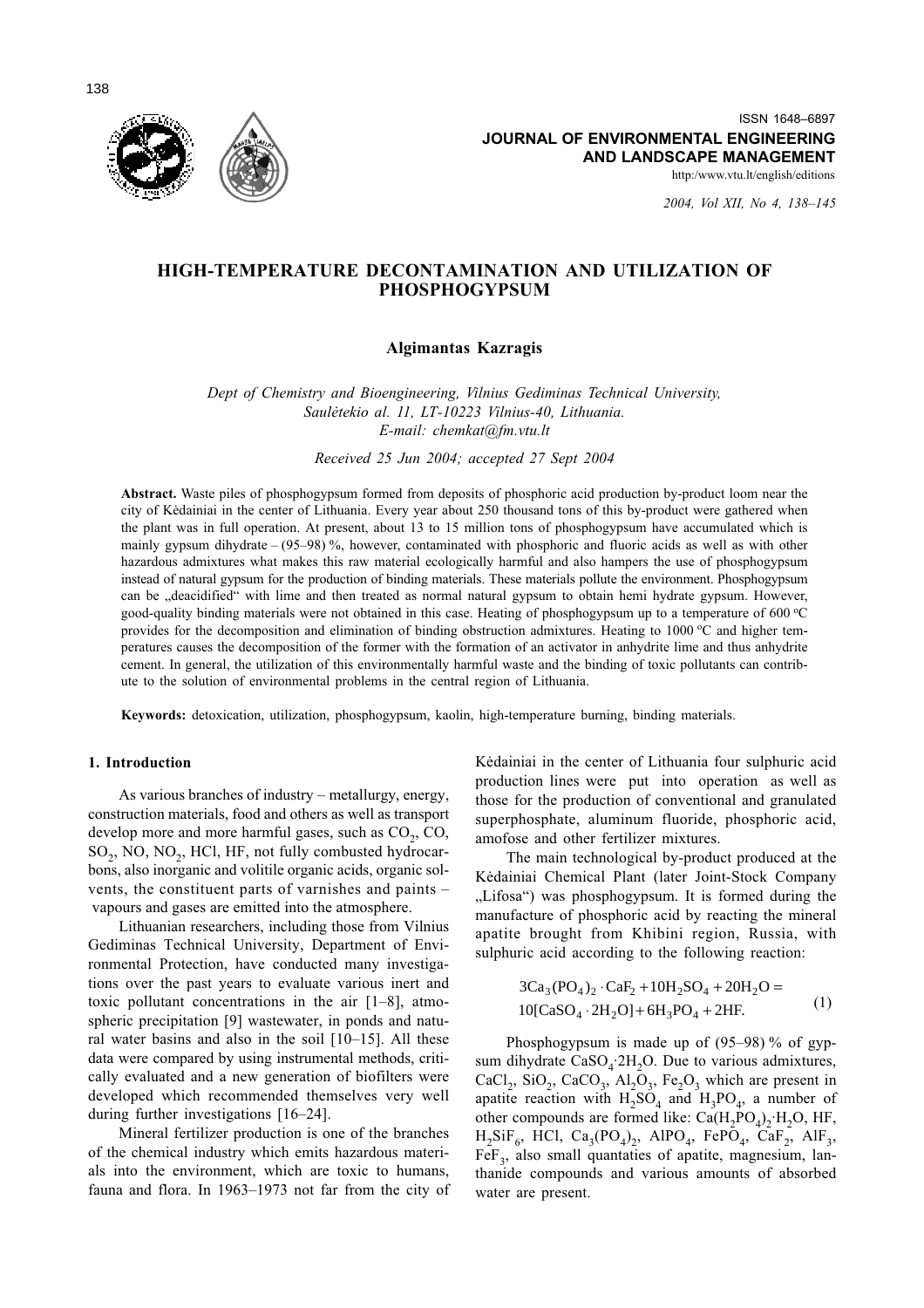

Fig 1. Phosphogypsum waste piles near the city of Kedainiai (author's photo)

After several decades of production thousands of tons of phosphogypsum have accumulated in waste piles not far from Kėdainiai.

Atmospheric precipitation has leached out many hazardous materials from these waste piles of phosphogypsum which entered the soil, then the surface water basins and ground water. Due to the influence of these pollutants surrounding trees looked like those in autumn with very little foliage. A little later, when air filters were installed in the production lines, the emissions into the atmosphere decreased.

Hydrogen fluoride (HF) is a colourless, volitile gas with a maximum admissible concentration (MAC) in the air of  $0.5 \text{ mg/m}^3$ . In the case of phosphoric acid MAC is a little higher and equal to  $1 \text{ mg/m}^3$ . So we can conclude that these substances are rather toxic, and their presence in phosphogypsum as well as during production and in waste piles is hazardous to humans, the environment and especially to vegetation.

The presence of acidic admixtures  $H_3PO_4$ , HF,  $H_2SiF_6$  does not allow to reuse this by-product for structural gypsum production without any reprocessing.

The methods of low-temperature reprocessing evolve deacidification (neutralization) by lime (a slurry in water works best) at ambient temperatures. During the process  $Ca(OH)$ <sub>2</sub> neutralizes acidic admixtures, and insoluble precipitates are formed:

$$
3Ca(OH)2 + 2H3PO4 = Ca3(PO4)2 × mH2O + (6 - m)H2O.
$$
 (2)

The method of high-temperature phosphogypsum reprocessing is based on phosphogypsum thermal treatment after which: 1) dihydrate gypsum transforms into anhydrite, and CaO is formed little by little; 2) hazardous admixtures  $(H_3PO_4 \cdot H_2SiF_6$ , HF) decompose and evaporate.

The following transformations occur:

1) dihydrate gypsum  $(120-160)$  °C transforms to aor b-hemi hydrate, while at  $(170-220)$  °C  $\alpha$ - or  $\beta$ - soluble anhydrite, the latter at  $> 400$  °C changes to an insoluble form which without an activator (e g CaO) does not harden, but at 800 °C transforms into hydraulic gypsum, possessing enough CaO for binding to occur:

(n+1) 
$$
\text{CaSO}_4 = n \text{ CaSO}_4 + \text{CaO} + \text{SO}_2 + 0.5 \text{ O}_2
$$
 (3)

It is inexpediant to heat the substance during production of anhydrite binding materials to full decomposition because over-heated anhydrite is obtained. That is why it is enough to continue heating until, for example, 5 % of active CaO is formed.

Phosphogypsum reprocessing and usage possibilities were investigated since 1964 (Kaunas Polytechnical Institute, J. Kapačiauskas) and many other researchers from Kaunas Polytechnical Institute, Institute of Thermal Insulation as well as Institute of Architecture and Construction, whose names should be mentioned (in an alphabetical order): Andriušienė J., Bačauskienė M., Česnienė J., Kaminskas A., Kaziliūnas A., Leškevičienė V., Mandeikytė N., Martusevičius M., Nizevičienė D., Palubeckienė V., Rakaitis J., Sasnauskas K., Stonys S., Urbonas Z., Valančius Z., Vektaris B.

The main publication concerning this period are given in references  $[22-30]$ .

Joint-Stock Company "Palemono keramika" during the period 1989-1992 and in 1997 manufactured a novel anhydrite cement composition according to the technology developed by Institute of Architecture and Construction [23]. This material was produced from the following raw materials: JSC "Lifosa" (Kėdainiai) dihydrate non-acidic phosphogypsum (pH =  $9,8-9,3$ ) – (79,0– 79,5)%; Krūnas deposit clay – 16%; neutralized JSC "Ekranas" (Panevėžys) glass slime (kinescope glass polishing waste) containing  $SiO_2$  and  $R_2O - 4\%$ ; Ca(OH)<sub>2</sub> from JSC "Ventos SM" $-(0,5-1,0)$ %; water. Here phosphogypsum was neutralized with slaked lime until  $pH = 6,5-9,5$  was reached, then clay and glass slime was introduced, water was added and the obtained slip was burnt in a rotary kiln at  $(850 - 900)$  °C. The obtained granulate had the following chemical composition: CaO –  $(25-33)$  %; SO<sub>3</sub> –  $(27-41)$  %, R<sub>2</sub>O –  $(9,15-9,35)$  %,  $P_2O_5 - (0.52 - 0.75)$ %, F - (0.03-0.06)%; SiO<sub>2</sub> and insoluble part –  $(15-32)$ %. In such a way the anhydrite part makes up  $(46-70)$ %. The milled granulate possesses the following physico-mechanical properties: setting of binder –  $(40-135)$  min.; binding end –  $(135-230)$  min., flexural strength: after  $3 \text{ days} < 2 \text{MPa}$ , after 28 days (3-4,5) MPa; compressive strength: after 3 days  $(5-7)$  MPa, after 28 days (16–30) MPa.

Unfortunately, very little attention was paid to hightemperature reactions of phosphogypsum containing CaO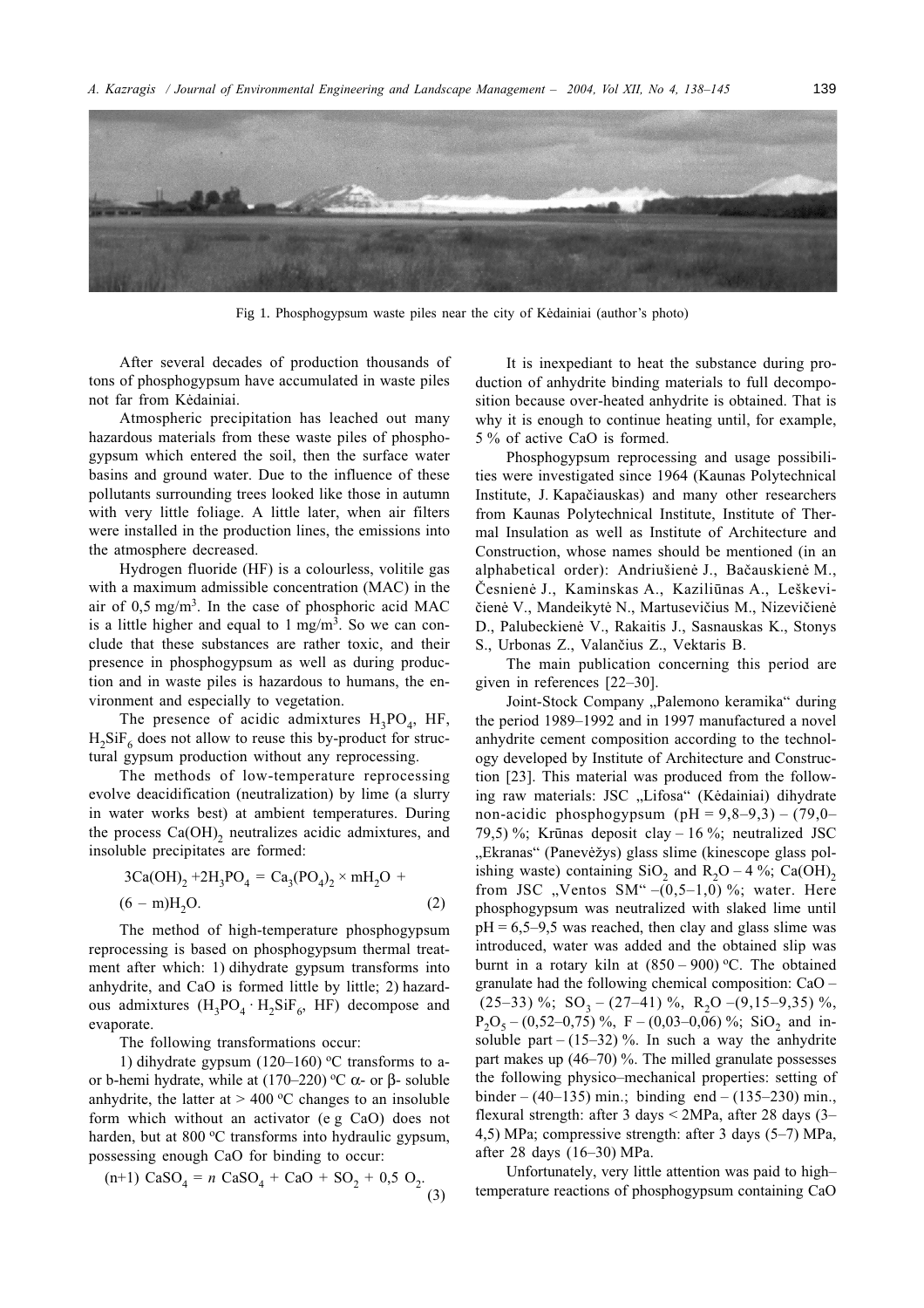with acidic oxide  $SiO<sub>2</sub>$  (e g kaolin). Meanwhile, the CaO-SiO<sub>2</sub> interaction can give dicalcium silicates, also tricalcium silicates with distinguished binding properties.

The aim of this investigation was to examine the materials binding possibility and properties obtained from phosphogypsum and kaolin by heating then up to 1200 °C.

Also, the hazardous materials present in phosphogypsum waste piles are constantly leached out by the atmospheric precipitation into the environment and pollute the soil. That is why investigations concerning the utilization of harmful waste into useful binding materials will contribute to the solution of environmental problems of the central region of Lithuania.

## 2. Experimental investigation

The following materials were used in the experiments.

Phosphogypsum. The average chemical composition, %: Ca<sup>2+</sup> 17,05; SO<sub>4</sub><sup>2-</sup> 40,18; PO<sub>4</sub><sup>3-</sup> 1,16; F<sup>-</sup> 0,11; SiO<sub>2</sub> 0,33; Fe<sup>3+</sup> 0,002; H<sub>2</sub>O 40,72; pH =2,47. If we express the composition in moles then we obtain the following: Ca<sup>2+</sup> 0,426; SO<sub>4</sub><sup>2-</sup> 0,419; PO<sub>4</sub><sup>3-</sup> 0,01; F<sup>-</sup> 0,006;  $SiO<sub>2</sub>$  0,005; H<sub>2</sub>O 2.26. From here follows that we get the following molar composition:  $CaSO<sub>4</sub> \times 2H<sub>2</sub>O -$ 1 mole; Ca in other materials (phosphate, fluoride, etc.) - $0-0.016$  mole; absorbtion water  $-3.36$  mole.

To evapourate absorbed water phosphogypsum was heated in a drying kiln at 105 °C for 2 days (till constant weight).

Kaolin. Kaolin used in the experiments was obtained from a laboratory in the Department of Geotechnical Engineering of VGTU. The dried material had the following chemical composition:  $(38,5-39,2)$ %  $Al_2O_3$  and (45,4–46,3)% SiO<sub>2</sub>, which is approximately close to the kaolinite formula  $Al_2O_3 \cdot 2SiO_2 \cdot 2H_2O$ . During the experiments the material was ground and dried additionally.

#### 3. Testing methods

- The quantative determination of CaO,  $Al_2O_3$  and  $SiO<sub>2</sub>$  in the material was conducted according to the methods given in Lithuanian Standard LST EN 196–2–Cement. Testing methods – Parts 2 (Chemical analysis  $-13.12$ ). Vilnius LSD publishing house, 1996.
- Burning of the phosphogypsum and kaolin mixture was conducted in a high-temperature furnace "Thermolyne Furnace  $6000$ " (up to  $1200$  °C).

Amount of CaO in phosphogypsum depending on temperature

- Experimental thermograms were obtained by using a derivatograph  $Q-1500$ .
- X-ray diffraction pattern analysis of heated products was conducted by using the X-ray difractometer DRON-2 (Russia) (Co anode, Fe filter, slits - $1:2:0.5$  mm, the difractometer tube's operating mode:  $U = 3$  kV,  $I = 10$  mA).
- Measurements of specimen flexural and compressive strength were conducted by using conventional resistance measurement instruments according to the Lithuanian Standard LST 1346:1995 – Construction Mixtures (Technical requirements) by using  $40 \times 40 \times$ 160 mm dimension prisms.

### 4. Results and discussion

## 4.1. Thermodynamic analysis of anhydrite thermal decomposition

It was demonstrated [27] that we could find the thermal treatment temperature to form necessary CaO amount in heated anhydrite according to thermodynamic calculations based on the following reaction:

$$
CaSO_4 = CaO + SO_2 + 0.5 O_2. \tag{4}
$$

If we adopt that the general evolved gas pressure during the reaction  $P$ , atm is equal to  $SO_2$  and  $O_2$  partial pressure  $p$ , atm sum, then we get:  $P =$  $p_{\text{SO}_2}$  +0,5  $p_{\text{O}_2}$  and  $P = 1.5 p_{\text{SO}_2}$  From here we obtain the equilibrium constant  $K_p = 0.385p^{1.5}$  and  $lgK_p = -0.4145 +$  $1,51$  gP.

When we insert this  $lgK_p$  value into the Gibb's energy change  $\Delta G_T^o$  dependency on  $K_n$  equation  $\Delta G_T^o = -4.575 \cdot 10^{-3}$  T·lgK<sub>n</sub>, we obtain: lgP = 10,112– 17653/T and T =  $17653/(10,112 - \lg P)$ .

Since the anhydrite CaO amount (in unit parts) is proportional to P, atm, then we find:  $T = 17653/(10,11$  $lgCaO$ ).

Then we find in such a way, e g to obtain  $5\%$  of free CaO material, it is necessary to sinter the material at almost 1300 °C (Table).

## 4.2. Decomposition of phosphogypsum admixtures during heating

Unneutralized phosphogypsum contains besides gypsum:  $2\%$  of apatite;  $(1,8-5,7)\%$  of Ca; Al and Fe phosphates as well as fluorides;  $> = 1$  (up to 6) % H<sub>3</sub>PO<sub>4</sub>;  $(0,3-10)$  % SiO<sub>2</sub>;  $(7-22)$  % H<sub>2</sub>O [26].

| CaO, $\%$       | $_{0,1}$ |      | ∸    |      | 10   | 25   | 50   | 75   | 100  |
|-----------------|----------|------|------|------|------|------|------|------|------|
| CaO, $\% / 100$ | 0.001    | 0.01 | 0,02 | 0.05 | 0,10 | 0,25 | 0,50 | 0.75 | 1,00 |
| $T, \degree K$  | 1346     | 1457 | 1494 | 1547 | 1589 | 1648 | 1695 | 1724 | 1746 |
| t. $^{\circ}$ C | 1073     | 184  | 1221 | 1274 | 1316 | 1375 | 1422 | 1451 | 1473 |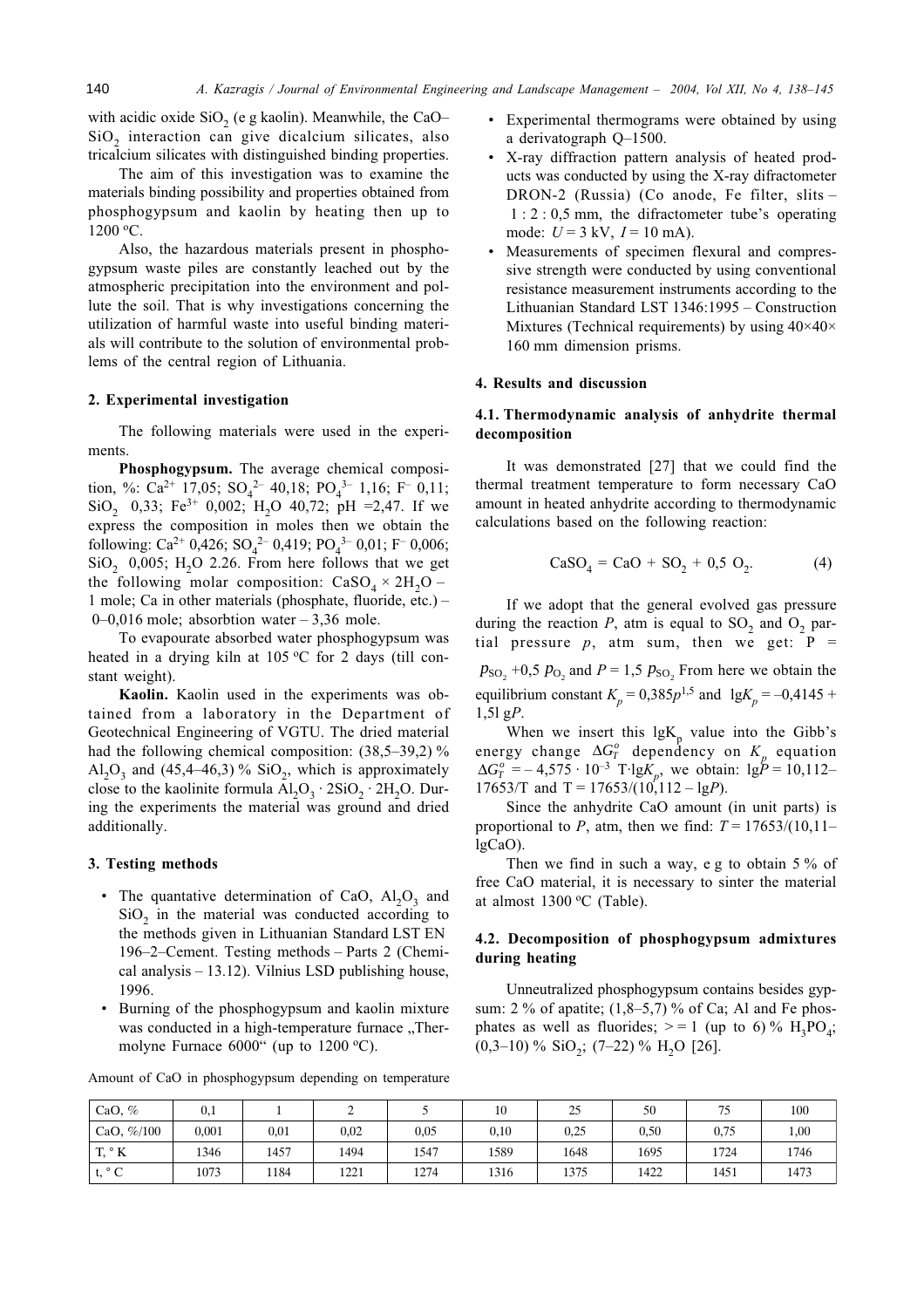Gypsum binding properties are mostly hampered by the presence of HF,  $H_3PO_4$  and  $Ca(H_2PO_4)$ ,  $2H_2O$ . Thermal treatment of phosphogypsum decontaminates it.

Hydrogen fluoride is dissolved in moisture present in phosphogypsum, and when it is heated at  $> 100 °C$ temperature, water evaporates.

Phosphoric acid during heating transforms into pyrophosphorous (diphosphoric) acid:

$$
2H_3PO_4(>215 °C) = H_4P_2O_7 + H_2O.
$$
 (5)

The later polymerisizes into polymetaphosphoric acid:

$$
(n = 3 - 8)
$$
:  $n H_4P_2O_7(>300 °C) = 2(HPO_3)_n + n H_2O.$ 

During heating of this compound it evolves  $P_2O_5$ vapours:

$$
2(\text{HPO}_3)_n = n\text{P}_2\text{O}_5 + n\text{H}_2\text{O}.\tag{6}
$$

So, in such a way phosphoric acid present in phosphogypsum waste during burning completely decomposes and it evolves as  $P_2O_5$  and H<sub>2</sub>O.

Calcium dihydrophosphate present in phosphogypsum decomposes [6] as follows:

Calcium dihydrophosphate present in phosphogypsum dissociates in the same way as phosphoric acid when phosphogypsum is heated.

### • pH-metric analysis of burnt phosphogypsum

Our pH-metric investigations [26] have shown that untreated phosphogypsum saturated solution samples showed an increase in pH value with an increase in thermal treatment temperature (see values t  ${}^oC/pH$ ): 105/3,02; 200/3,02; 300/3,80; 400/3,90; 500/4,80; 600/5,78; 650/ 5,89; 700/6,04; 750/6,18; 800/6,26; 900/6,32; 1000/6,44.

Such a course of pH value change can be explained by the decomposition of the heated product at different temperatures:

1) At  $(100-200)$  °C – water is liberated; 2) (200– 300) °C – water evolves from  $H_3PO_4$  and  $Ca(H_2PO_4)_2$ ; 3) (300–450) °C the Ca( $H_2PO_4$ )<sub>2</sub> decomposition ends; 4)  $(450-600)$  °C diphosphoric and latter polymetaphosphoric acid decomposes with the emission of  $P_2O_5$ , 5) ( $> 600 \degree$ C) – the formation of inactive anhydrite takes place.

Phosphogypsum calcined up to  $1000 \, \text{°C}$  contains very little amount of admixtures, which practically have

no effect on the product's binding properties (compound and melting temperature,  $^{\circ}$ C): FeF<sub>3</sub> 1027; AlF<sub>3</sub> 1040;  $Ca_3P_2O_7$  1350;  $CaF_2$  1403;  $Ca_3(PO_4)_2$  1670;  $SiO_2$  1728; AlPO<sub>4</sub> 2000.

## 4.3. Binding properties of phosphogypsum sintered up to  $1000$  °C

Our experiments [28] have shown that phosphogypsum heated in the temperature range (600– 800) °C with an addition of 6 % of Ca(OH), gave specimens with a flexural strength  $(0,3-2,2)$  MPa and compressive strength  $(0,4-1,2)$  MPa.

Materials prepared in these conditions distinguish themselves by low anhydrite cement strength properties and can be used for conventional purposes.

## 4.4. Preparation possibilities of binding materials from high-temperature interaction of phosphogypsum and kaolin

Partial decomposition of CaSO<sub>4</sub> begins at 960 °C in phosphogypsum during its burning and is associated with the formation of CaO (in the presence of SiO<sub>2</sub> or  $Al_2O_3$ , this decomposition begins at lower temperatures).

The calcination of kaolin (white clay) which is mainly composed of kaolinite  $\text{Al}_4[\text{Si}_4\text{O}_{10}](\text{OH})_8$  (in the oxide expression form  $-Al_2O_3 \cdot 2SiO_2 \cdot 2H_2O$  and in the silicate chemistry accepted form  $-$  AS<sub>2</sub>H<sub>2</sub>), (500–600) °C gives metakaolinite as the resulting product  $AS_2$ ; (1000– 1200) °C – sillimanite AS and (1200–1500) °C – mullite  $A_3S_2$ , (here the following abbreviations are used: A – Al<sub>2</sub>O<sub>3</sub>, C – CaO, H – H<sub>2</sub>O, S – SiO<sub>2</sub>).

So we can state that during the calcinations of phosphogypsum and kaolin we can anticipate a number of interactions. Let us take a look at possible ones during which substances with various composition are formed.

1) Formation of calcium and aluminium silicates:  $C/K = 1$ :

$$
\begin{array}{l}\n\text{CaSO}_4 + [\text{Al}_2\text{O}_3 \cdot 2\text{SiO}_2 \cdot 2\text{H}_2\text{O}] = [\text{CaO} \cdot \text{SiO}_2] + \\
[\text{Al}_2\text{O}_3 \cdot \text{SiO}_2] + 2\text{H}_2\text{O} + \text{SO}_2 + 0.5 \quad \text{O}_2, T_r > 891\text{K}\n\end{array} \tag{9}
$$

$$
C/K = 1,33:
$$

$$
4CaSO_4 + 3[A1_2O_3 \cdot 2SiO_2 \cdot 2H_2O] = 4[CaO \cdot SiO_2] +[3Al_2O_3 \cdot 2SiO_2] + 6H_2O + 4SO_2 + 2O_2, T_r > 973K
$$
\n(10)

$$
C/K = 1,5
$$
:

$$
3CaSO4 + 2[A12O3 \cdot 2SiO2 \cdot 2H2O] = [3CaO \cdot 2SiO2] +2[A12O3 \cdot SiO2] + 4H2O+3SO2 + 1,5O2, Tr > 1020 K
$$
\n(11)

C/K = 2:  
\n
$$
2CaSO_4 + Al_2O_3 \cdot 2SiO_2 \cdot 2H_2O] = [2CaO \cdot SiO_2] + [Al_2O_3 \cdot SiO_2] + 2H_2O + 2SO_2 + O_2, T_r > 1126 \text{ K}
$$
\n(12)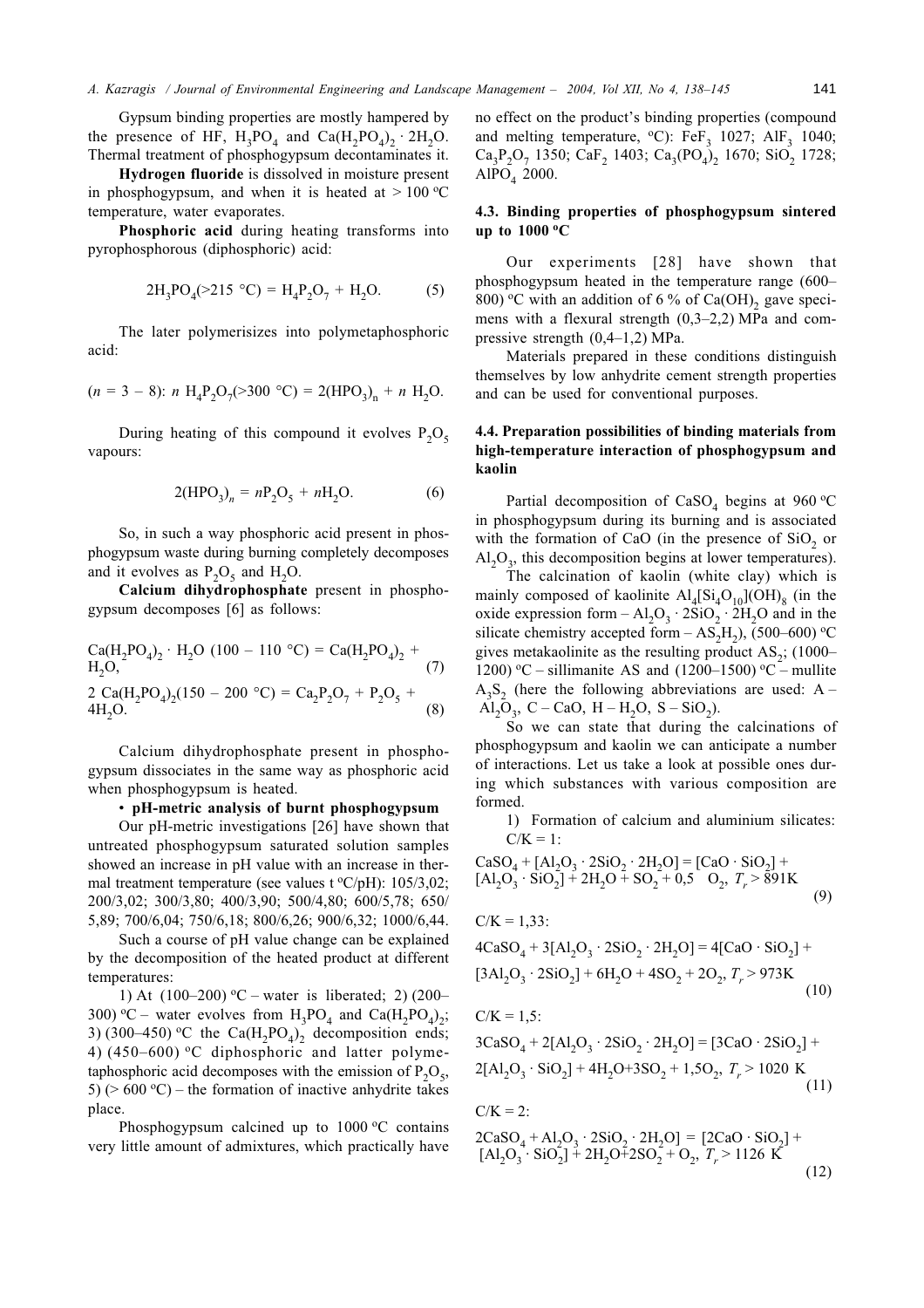142 145 A. Kazragis / Journal of Environmental Engineering and Landscape Management - 2004, Vol XII, No 4, 138-145

$$
C/K = 2,5:
$$
  
\n
$$
5CaSO_4 + 2[Al_2O_3 \cdot 2SiO_2 - 2H_2O] = [3CaO \cdot SiO_2] + [2CaO \cdot SiO_2] + 2[Al_2O_3 \cdot SiO_2] + 4H_2O + 5SO_2 + 2,5O_2, T_r > 1220 K
$$
\n(13)

$$
3CaSO_4 + [Al_2O_3 \cdot 2SiO_2 \cdot 2H_2O] = [3CaO \cdot SiO_2] +[Al_2O_3 \cdot SiO_2] + 2H_2O + 3SO_2 + 1,5O_2, T_r > 1291 \text{ K}
$$
\n(14)

2) Formation of calcium alumosilicates

 $C/K = 1$  (anorthite):

$$
CaSO_4 + [Al_2O_3 \cdot 2SiO_2 \cdot 2H_2O] = [CaO \cdot Al_2O_3 \cdot 2SiO_2] +2H_2O + SO_2 + 0,5O_2, T_r > 816 \text{ K}
$$
\n(15)

 $C/K = 2$  (helenite):

$$
2CaSO4 + [Al2O3 - 2SiO2 -2H2O] = [2CaO · Al2O3 · SiO2] +SiO2 + 2H2O + 2SO2 + O2, Tr > 1060 K
$$
\n(16)

 $C/K = 3$  (helenite):

 $3CaSO_4 + [Al_2O_3 \cdot 2SiO_2 \cdot 2H_2O] = [2CaO \cdot Al_2O_3 \cdot SiO_2] +$  $\text{[CaSO}_4 \cdot \text{SiO}_2\text{]} + 2\text{H}_2\text{O} + 3\text{SO}_2 + 1,5\text{O}_2, T_r > 1060 \text{ K}$  $(17)$ 

 $C/K = 3.5$  (grossularite):

 $7CaSO_4 + 2[A1_2O_3 \cdot 2SiO_2 \cdot 2H_2O] = [3CaO \cdot Al_2O_3 \cdot 3SiO_2] +$  $[3CaSO_4 \cdot SiO_2] + [CaO \cdot Al_2O_3] + 4H_2O + 7SO_2 + 3.5O_2,$  $T_r$  > 1275 K  $(18)$ 

3) Calcium silicate and alumosilicate formation

 $C/K = 4$ :

$$
8CaSO_4 + 2[A1_2O_3 \cdot 2SiO_2 \cdot 2H_2O] = 2[3CaO \cdot 2SiO_2] +
$$



Fig 2. Dependence of the temperature of phosphogypsumkaolin high-temperature interaction on a molar gypsumkaolin ratio C/K. The dash line represents the breakdown temperature of pure gypsum. Numbers  $1 - CAS_2$  2; 3 –  $C_2AS; 4-C_3AS_3$ 

 $2$ [CaO·Al<sub>2</sub>O<sub>3</sub>] + 4 H<sub>2</sub>O + 8SO<sub>2</sub> + 4O<sub>2</sub>, T<sub>r</sub> > 1275 K  $(19)$  $C/K=5$ :  $5CaSO_4 + Al_2O_3 \cdot 2SiO_2 \cdot 2H_2O = 2[2CaO \cdot SiO_2] +$ [CaO·Al<sub>2</sub>O<sub>3</sub>] + 2H<sub>2</sub>O + 5SO<sub>2</sub> + 2,5O<sub>2</sub>, T<sub>r</sub> > 1340 K  $(20)$  $C/K = 6$ :  $6CaSO_4 + [Al_2O_3 \cdot 2SiO_2 \cdot 2H_2O] = [3CaO \cdot 2SiO_2] +$  $[3CaO \cdot Al_2O_3] + 2H_2O + 6SO_2 + 3O_2$ ,  $T_r > 1410$  K  $(21)$  $C/K = 7$ :  $7CaSO_4 + [Al_2O_3 \cdot 2SiO_2 \cdot 2H_2O] = 2[2CaO \cdot SiO_2] +$  $[3CaO \cdot Al_2O_3] + 2H_2O + 7SO_2 + 3{,}5O_2$ ,  $T_r > 1443$  K  $(22)$  $C/K = 9$ :  $9CaSO_4 + [Al_2O_3 \cdot 2SiO_2 \cdot 2H_2O] = 2[3CaO \cdot SiO_2] +$  $[3CaO \cdot Al_2O_3] + 2H_2O + 9SO_2 + 4.5O_2$ ,  $T_r > 1513$  K  $(23)$ 

### 4.5. Discussion of results and experiments

The calculated temperature  $T_r$  of phosphogypsumkaolin interaction, K dependency on phosphogypsum and kaolin mole ratio C/K are given in Fig 2. As it can be seen the interaction temperature depends on the ratio  $C/$ K: the higher the ratio, i e the more CaO moles take part is the reaction, the higher is the process temperature. This law of nature can be expressed by two curves the first one of which represents  $\overline{C}-S+A-S$ , and the second one  $-C-S+C-A$  systems. The three  $C-A-S$  system compounds anorthite  $\text{CaS}_2(1)$ , helenite  $\text{C}_2\text{AS}(2, 3)$ , grossularite  $C_3AS_3$  (4) dots are close to the two curves. The system row is ended by the pure gypsum decomposition reaction (system 1). As we can see from the calculation results,  $C_2S$  is formed during the (4, 5, 12, 14) equation cases, at initial reaction temperatures  $>$  (1126–1443) K. i e > (853–1170) °C. The probability of  $C_2$ S formation process from phosphogypsum and kaolin mixtures heated up to 1200 °C can be arranged as follows:  $(4) > (5) >$  $(12) > (14)$ .

The following mixtures were heated: 1) phosphogypsum-kaolin (ratio  $1:1$ ; duration 5 h; temperatures 500, 700, 800, 900, 1000, 1200 °C), 2) phosphogypsumkaolin (ratio  $1:1:2:1:3:1:$  duration 30 h: temperature  $1200 \degree C$ ).

As can be seen from the X-ray diffraction pattern analysis of heated phosphogypsum and kaolin mixtures in the temperature range  $500-1200$  °C, the main compounds formed do not depend on the component proportions  $(1:1-3:1$  interval) and on heating duration of  $\overline{5}$  and 30 h. The main substances formed are:

1) incomplete calcination residue  $-$  anhydrite.

2) anorthite formed at higher than  $816$  K (543 °C)

 $C/V = 2$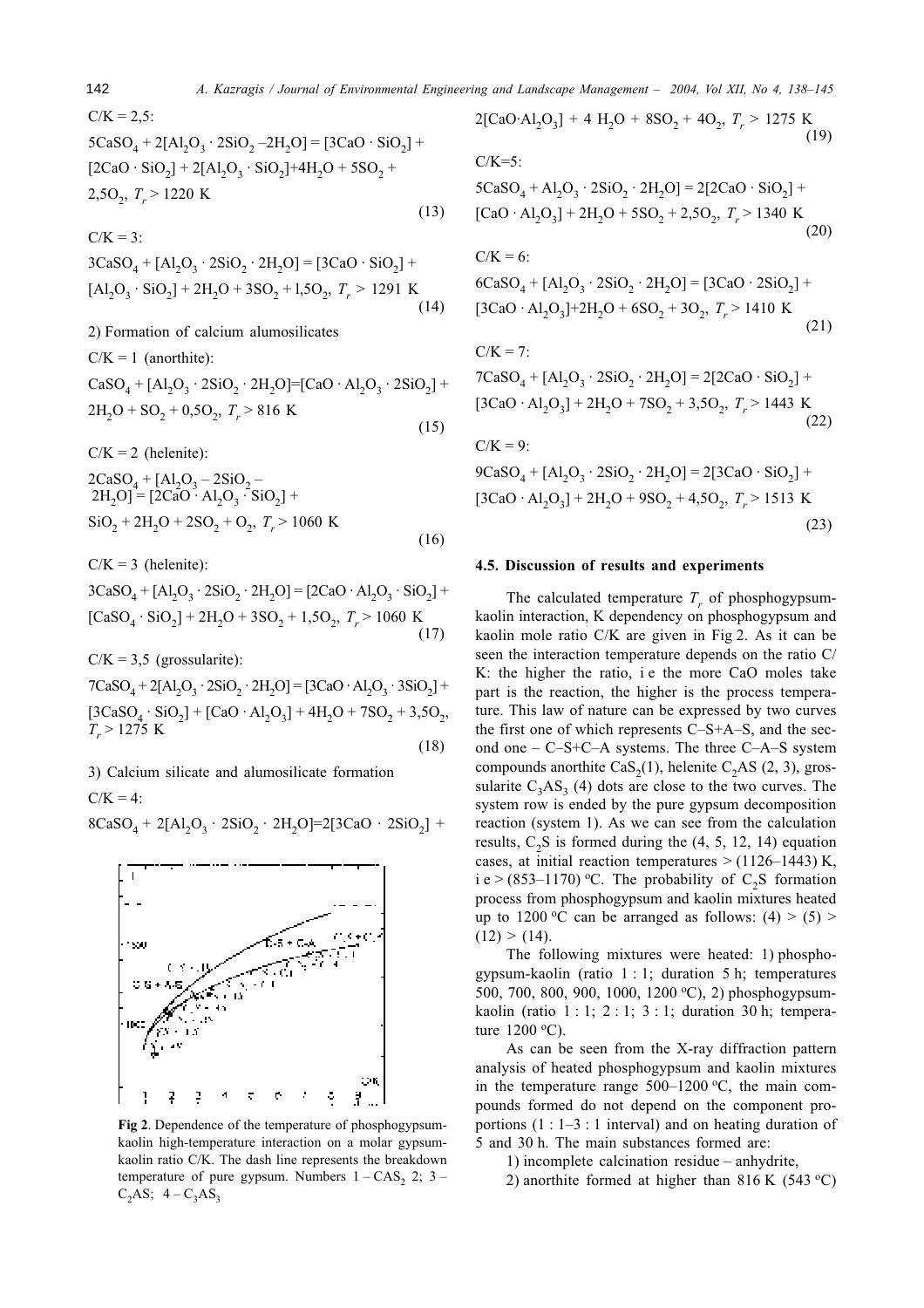temperatures according to reaction  $(7)$  (in Fig 2 its dot is in the lowest position),

3) cristobalite formed at higher than 1060 K (787  $^{\circ}$ C) according to reaction  $(8)$ ,

4) mullite formed at higher than 1430 K (1157 °C) temperatures,

5)  $C_2S$  formed at higher than 1126 K (853 °C) according to reaction (4), higher than 1220 K (947 °C) according to reaction  $(5)$  and higher than 1340 K  $(1067 \degree C)$  according to reaction (12).

Different composition of calcium silicates formed during a high-temperature reaction of phosphogypsum and kaolin depends on the temperature: the higher the temperature, the greater is the  $CaO/SiO<sub>2</sub>$  molar ratio of the formed silicate. The main reason of this is that with an increase in basic oxide CaO incoming mole number, as can be seen from the above presented calculations, the lower is the negative standard Gibbs energy change for a mole of CaO.

As a result of this, a higher temperature is needed for tricalcium silicate synthesis from gypsum and kaolin than for the case of dicalcium silicate (both compounds possess binding properties).

Calcium silicates, aluminates and alumosilicates (in all the 14 compounds) formation dependencies on gypsum and kaolin mixture heating temperature  $t_{rk}$ , <sup>o</sup>C and the compound composition can be expressed by the following additive equation:

$$
t_{rk} = I_C \cdot C + I_A \cdot A + I_s \cdot S,\tag{24}
$$

where  $I_c$ ,  $I_A$ ,  $I_s$  – CaO, Al<sub>2</sub>O<sub>3</sub> and SiO<sub>2</sub> increments; C, A, S – CaO, Al<sub>2</sub>O<sub>3</sub> and SiO<sub>2</sub>; % in the corresponding compound formula.

The solution of the 14 compound reaction equations according to the least square method allows us to obtain the following:

$$
t_{\rm rkc} = 8,14 \cdot C + 3,912 \cdot A + 2,849 \cdot S. \tag{25}
$$

The correlation coefficient of calculated values and values obtained from the above equation is 0,9346. This number  $F$  is a criterion showing that a corresponding hypothesis can be accepted at 5 % importance level and not rejected at 1 % level.

So the heating of phosphogypsum with kaolin can give us dicalcium and tricalcium silicate possessing binding properties.

The following compound peaks were registered by X-ray diffraction pattern analysis during heating phosphogypsum and kaolin mixtures at (500-1200) °C: phosphogypsum decomposition product – anhydrite; kaolinite decomposition products – quartz; cristobalite  $SiO<sub>2</sub>$  and mullite  $A_3S_2$ ; anhydrite and kaolinite interaction products – anorthite  $CAS_2$ , helenite (melilite)  $C_2AS$  and belite  $C_2S$ ; various admixtures present in the raw materials – feldspar and mica.





A roentgenogram of a phosphogypsum and kaolin mixture  $(2:1)$ , heated for 6 h at 1200 °C is given in Fig 3. Here we can see that anhydrite predominates, and belite is also present. However, for the formation of a more significant amount of alite, it seems that higher temperatures are required.

Specimens were formed from the obtained materials and their compressive strength was determined. The results were 7,2 MPa (in the case of ordinary structural gypsum the value reaches only 7 MPa, while for a highquality structural gypsum  $- (15-20)$  MPa. So we can interpret the product results as that for a low-strength binding material. If we wish to obtain higher strengths, we need to heat the mixtures at higher temperatures.

### 5. Conclusions

1. Anhydrite binding materials containing CaO as binding activator can be obtained from natural gypsum, anhydrite or phosphogypsum and kaolin, by heating these raw materials at higher than 1200 °C temperatures. An exact heating temperature for obtaining an expected amount of CaO in the product can be calculated according to the given thermodynamic equation.

2. Various calcium silicates as well as aluminates, alumosilicates and calcium alumosilicates, including materials with binding properties possessing like  $C_2S$  and  $C_3S$ , can be obtained from a high-temperature ( $\geq 1200 \degree C$ ) reaction of gypsum, anhydrite, phosphogypsum and kaolin interaction. The formation temperatures of these compounds can be calculated by using a linear additive equation. The obtained reaction products possess relatively low mechanical strength so the process should be conducted at higher than 1200 °C temperatures to obtain articles of a good quality.

3. The utilization of phosphogypsum could not only help to obtain structural materials from harmful production by-products, but also to decrease pollution arising from phosphogypsum waste into the atmosphere, wastewaters from leachates and soil by toxic hydrogen fluoride and other amounts of hazardous materials. The phosphogypsum utilization process can significantly improve the solution of environmental problems caused by the region's industry.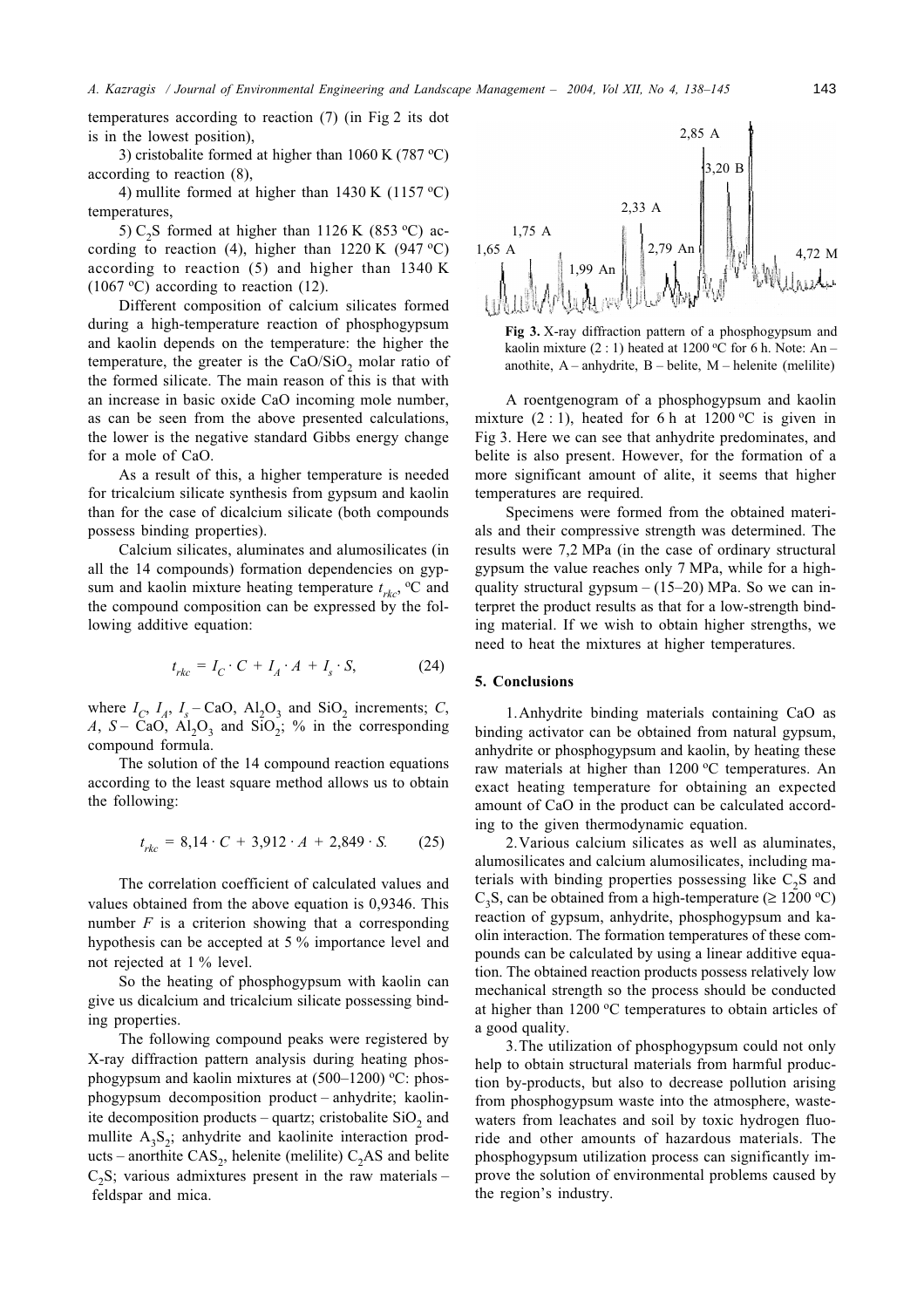## **References**

- 1. Budukevičiūtė, L.; Kučinskienė, L. Investigation and application of methods for purifying the air polluted with phenol and formaldehyde. Environmental Engineering (Aplinkos inžinerija), Vol III, No 2(4). Vilnius: Technika, 1995, p 49-55 (in Lithuanian).
- 2. Kavolėlis, B.; Sirvydas, P. Prediction of ammonia concentration in cattle - houses. Environmental Engineering (Aplinkos inžinerija), Vol VII, No 3. Vilnius: Technika, 1999, p 114-117 (in Lithuanian).
- Jakštaitė, A.; Bakas, A.; Šimaitis, R. Biological air clean- $3.$ ing with activated sludge charge. Environmental Engineering (Aplinkos inžinerija), Vol VII, No 3. Vilnius: Technika, 1999, p 118-123 (in Lithuanian).
- 4. Paliulis, D.; Vasarevičius, S.; Baltrėnas, P. Investigation of ceolite adsorptive layer aerodynamic resistance and filtration velocity. Environmental Engineering (Aplinkos inžinerija), Vol VII, No 4. Vilnius: Technika, 1999, p 212-216 (in Lithuanian).
- 5. Baltrėnas, P.; Paliulis, D. Investigation of static and dynamic sulphur dioxide adsorption using natural ceolite modified with sodium carbonate solution. Environmental Engineering (Aplinkos inžinerija), Vol VIII, No 3. Vilnius: Technika, 2000, p 121-127 (in Lithuanian).
- 6. Spetylaitė, S.; Girgždys, A.; Baltrėnas, P. Air pollution by carbon monoxide caused by motor transport on Vilnius streets. Journal of Environmental Engineering and Landscape Management, Vol XI, Suppl 2. Vilnius: Technika, 2003, p 33-39 (in Lithuanian).
- 7. Baltrėnas, P.; Vaitiekūnas, P.; Mincevič, I. Investigation on the impact of transport exhaust emission to the air. Journal of Environmental Engineering and Landscape Management, Vol XII, No 1. Vilnius: Technika, 2004, p 3-11.
- $8<sup>1</sup>$ Zigmontienė, A.; Baltrėnas, P. Biological purification of air polluted with volatile organic compounds by using active sludge recirculation. Journal of Environmental Engineering and Landscape Management, Vol XII, No 2. Vilnius: Technika, 2004, p 45-52.
- 9. Jasinevičienė, D.; Šopauskienė, D. Time trends of sulphate concentrations in atmospheric precipitation in Lithuania. Environmental Engineering (Aplinkos inžinerija), Vol VII, No 4. Vilnius: Technika, 1999, p 187-193 (in Lithuanian).
- 10. Damulevičius, V.; Ramonas, Č.; Ruplys, B. Drainage and treatment of polluted groundwater in the Jonava "Achema" enterprise territory. Environmental Engineering (Aplinkos inžinerija), Vol III, No 2(4). Vilnius: Technika, 1995, p 33-37 (in Lithuanian).
- 11. Baltrėnas, P.; Idzelis, R.; Petraitis, E. Investigation and evaluation of orimulsion dispersion in soil. Environmental Engineering (Aplinkos inžinerija), Vol VII, No 2, Vilnius: Technika, 1999, p 49-53 (in Lithuanian).
- 12. Kaminskas, A.; Smolianskienė, G.; Misiūnas, P. Application of magnesium oxide desulphurization of liquid fuel for reducing atmosphere pollution. Environmental Engineering (Aplinkos inžinerija), Vol VII, No 2. Vilnius: Technika, 1999, p 91-98 (in Lithuanian).
- 13. Baltrėnas, P.; Bakas, A; Ignatavičius, G. Some aspects of investgating pollution sources in Vilnius well field secondary protections zones and estimating total organic car-

bon concentracion. Environmental Engineering (Aplinkos inžinerija), Vol VIII, No 1. Vilnius: Technika, 2000, p 8-14 (in Lithuanian).

- 14. Dauknys, R.; Matuzevičius, A. Consumption of readily biodegradable organic matter and influence of nitrates on biological phosphorus removal from wastewater in Vilnius. Environmental Engineering (Aplinkos inžinerija), Vol IX, No 2. Vilnius: Technika, 2001, p 85-93 (in Lithuanian).
- 15. Idzelis, R.: Patašius, Ž. Investigation of oil product pollution in the ponds alongside the railway. Journal of Environmental Engineering and Landscape Management, Vol XI, Suppl 2. Vilnius: Technika, 2003, p 40–47 (in Lithuanian).
- 16. Bakas, A.; Kaulakys, J. A spring electrostatic precipitator. Environmental Engineering (Aplinkos inžinerija), Vol III, No 1(3). Vilnius: Technika, 1995, p 58-65 (in Lithuanian).
- 17. Matuzevičius, A.; Dilba, A. Experience in using anaerobic reactors for treating highly polluted wastewater. Environmental Engineering (Aplinkos inžinerija), Vol. VII, No 4. Vilnius: Technika, 1999, p 200-206 (in Lithuanian).
- 18. Baltrėnas, P.; Paliulis, D.; Šimaitis, R. Numerical modeling of transferring processes in adsorption filters. Environmental Engineering (Aplinkos inžinerija), Vol IX, No 2. Vilnius: Technika, 2001, p 77-84 (in Lithuanian).
- 19. Baltrėnas, P.; Vaiškūnaitė, R. Biological air purification by using activated pine-bark charge. Environmental Engineering (Aplinkos inžinerija), Vol X, No 2. Vilnius: Technika, 2002, p 70-76.
- 20. Baltrėnas, P.; Špakauskas, V.; Vaiškūnaitė, R. Experimental study and mathematical modeling of biofiltration of volatile organic compound mixtures by a biofilter. Journal of Environmental Engineering and Landscape Management, Vol X, No 3. Vilnius: Technika, 2003, p 87-92.
- 21. Vaiškūnaitė, R. Investigation and application of a biofilter with activated pine-bark charge for air purification. Summary of a doctoral dissertation. Vilnius: Technika, 2004, 32 p.
- 22. Kaminskas, A. Building materials (The strategy of energy expendure reduction in building materials industry) Vilnius: Termoizoliacija, 2000. 172 p (in Lithuanian).
- 23. Leškevičienė, V. The pilot manufacturing of anhydrite cement in AB "Palemono keramika". Kaunas: ASI, 1997. 12 p (in Lithuanian).
- 24. Česnienė, J.; Stonys, S. Investigation of anhydrite binding materials produced by neutralizated phosphogypsum. In: Proceedings of International Conference "Building Materials". Kaunas: Technologija, 1980, p 61–65 (in Lithuanian).
- 25. Andriušienė, J.; Palubeckienė, V. Anhidrite material by the phospogypsum. In: Proceedings of International Conference "Modern Building Materials, Structures and Techniques". Vilnius: Technika, 1990, p 32-34 (in Lithuanian).
- 26. Kazragis, A; Sakalauskas, K.; Zalieckienė, E. pH-metrical investigation of the heating productes of neutralizated phosphogypsum. In: Proceedings of International Conference "Modern Building Materials, Structures and Techniques". Vilnius: Technika, 1995, p 200-205 (in Lithuanian).
- 27. Kazragis, A.; Gailius, A; Valaitytė, L. Thermodynamical determination of temperature for the process of production